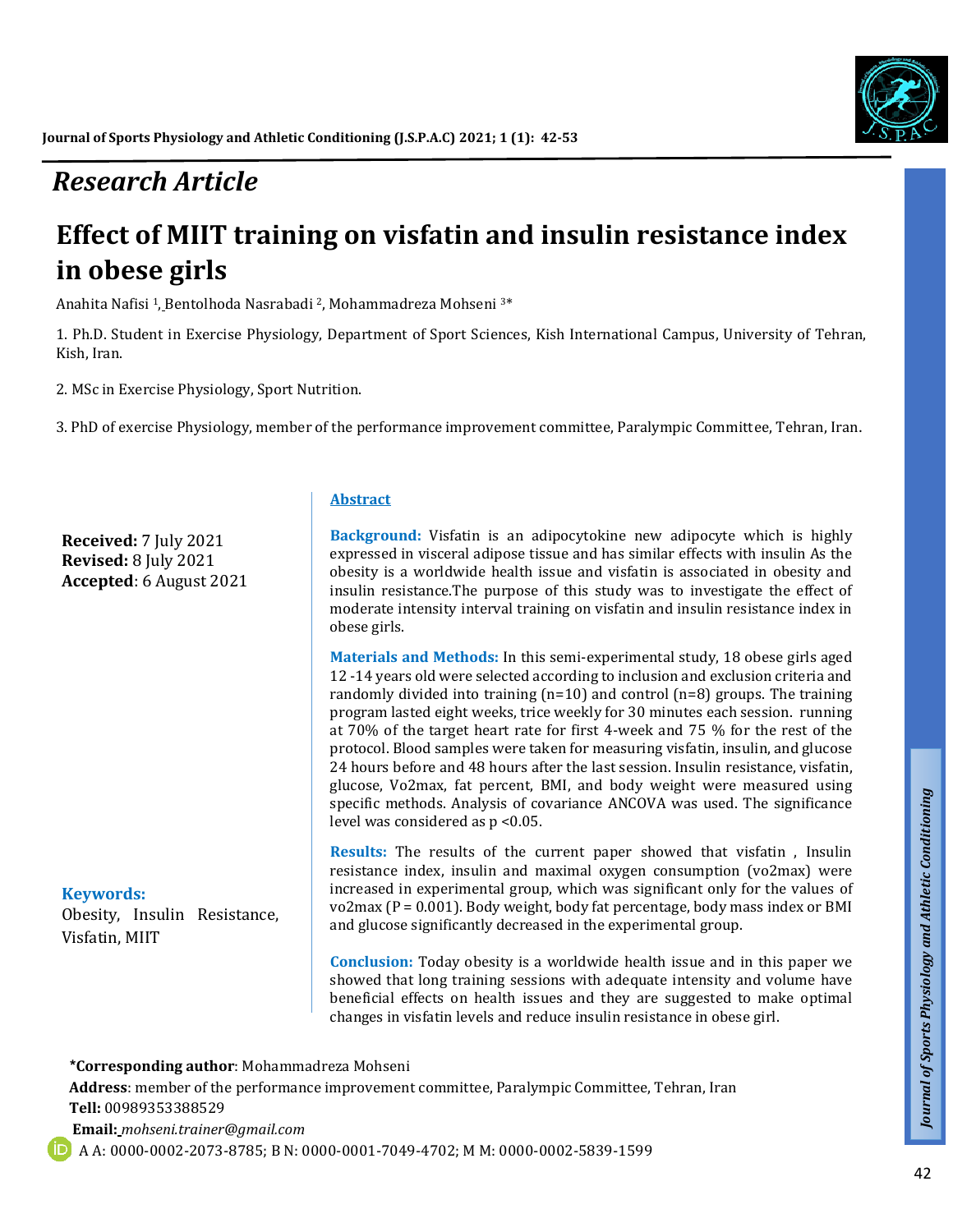# **1. Introduction**

Obesity as a pervasive inflammatory disease is associated with an increased incidence of mortality. Obesity is a multifactorial problem caused by energy imbalance and today the main reason is reduced physical activity (1). Adipose tissue is an active endocrine and paracrine gland with the synthesis and secretion of a set of adipocytokines and hormones such as visfatin, adiponectin, leptin, and resistin. It has priceless effects in cholesterol metabolism, immune function, energy expenditure regulation, insulin function and nutrition (2). Visfatin is a new adipocytokine that is mainly secreted by visceral adipose tissue, but its production is also seen in skeletal muscle, liver, bone marrow, and lymphocytes. It binds to the insulin receptor at a site other than the insulin binding site, without altering or competing with insulin, and acts synergistically with insulin, stimulating glucose uptake into adipose tissue cells and myocytes and preventing the release of glucose from liver (3).Lopez et al Reported a positive relationship between pancreatic beta cell degradation and increased plasma concentrations of visfatin and stated that visfatin is related with Insulin resistance (4). Insulin resistance is a compensatory response by pancreatic beta cells to a decrease in the sensitivity of target tissues (liver, fat, and muscle tissue) to the metabolic effects of insulin and is part of a sequence of disorders often referred to as metabolic syndrome (5). In general, long-term training by increasing glucose carriers (GLUT4), insulin receptor substrates, and muscle mass, increases the body's response to insulin and increases insulin sensitivity, and in the prevention of obesity and its subsequent side effects are effective (6).

Nexi et al showed that 12 weeks of regular endurance training improved insulin resistance (7). In a study, Dangil et al studied the effect of combined training on visfatin and metabolic syndrome factors in obese women and observed a significant decrease in visfatin, fat percentage and fasting glucose level (8). However, Taghian et al did not observe a significant change in serum visfatin levels after 12 weeks of aerobic training in obese women (9). Considering the relationship between the onset of obesity in adolescence and youth with its occurrence in adulthood and the existence of contradictory findings on the effect of training on visfatin and insulin resistance index in previous studies and the lack of application of moderate intensity interval training (MIIT), the researcher intends to investigate the effect of moderate intensity interval training on visfatin and insulin resistance index in obese girls.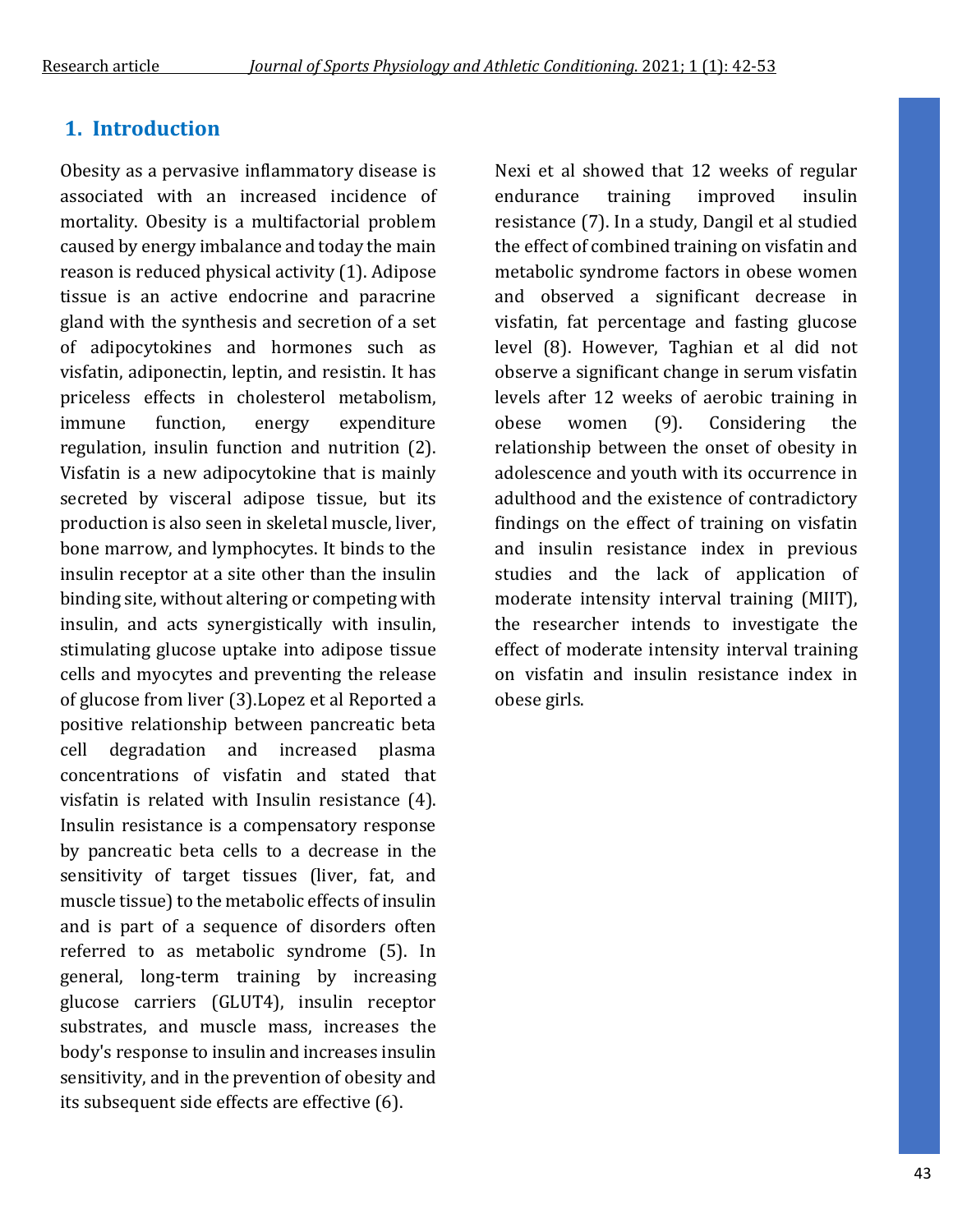# **2. Materials and Methods**

### **Subjects**

The present study was a quasi-experimental study with pre-test and post-test designs. The statistical population of the present study was 40 obese girls aged 12-14 years in one of the junior high schools.

Eighteen calculated the sample size based on Cohen's table (10) (average height 157.4 cm and weight 78.5 kg) were selected voluntarily and purposefully, then randomly in 2 experimental groups (n=10) and control (n=8) were located. Criteria for inclusion of subjects in the research protocol according to the approval of the relevant physician include having physical health, no cardiovascular disease, diabetes, hypertension, menstrual disorders and other diseases, as well as not taking drugs, supplements, cigarettes and alcohol and not participating in training program at least 3 months before participating in this study training protocol. Necessary information about the nature and manner of conducting the research, possible risks and necessary points to participate in the research were given to them orally and written consent was obtained from them and their families. Subjects were allowed to enter the protocol after performing the necessary examinations by a general physician.

Full observance of ethical considerations (confidentiality of the subjects' information, full discretion of the subjects to leave the study at any stage) was performed. The height of the subjects was evaluated using the Seca gauge model 213 made in Germany with an accuracy of 1 mm and the weight and body fat percentage of the subjects were evaluated using the body composition device (Body composition Beurer) model BF66 made in Germany.

Before and after the research protocol, the subjects were placed on the device in thin sports clothes, without shoes, and after entering characteristics such as height, age and sex, they were immobile for a few seconds, then the amount of weight and body fat percentage on the form was registered. Subjects' body mass index was calculated by dividing weight by height squared and evaluated according to the BMI table of adolescents (Plumen 2011): body weight (kg) / height squared  $(m)$  = BMI (11).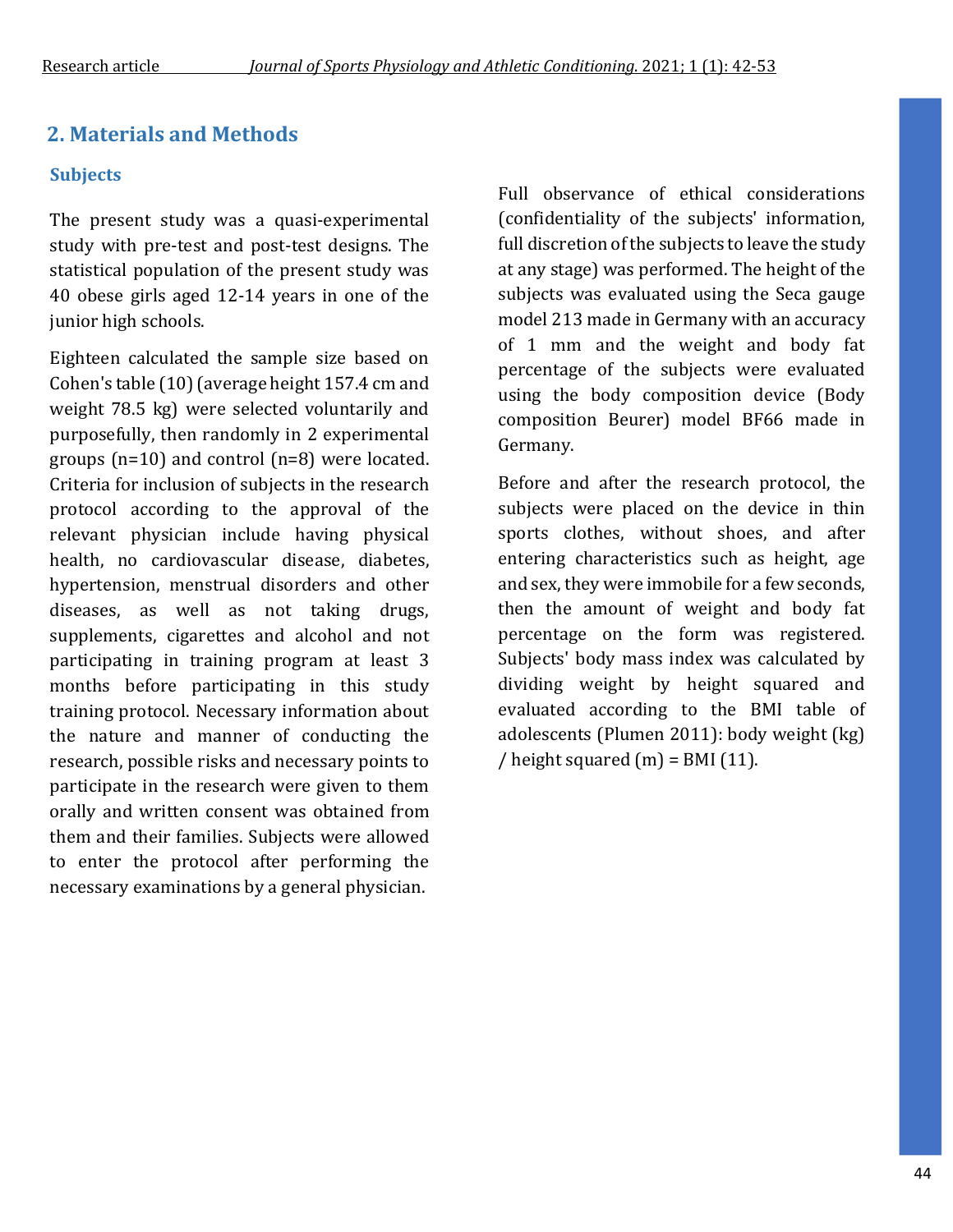### **Exercise protocol**

### **Intensity of the training**

To determine the intensity of training based on the target heart rate, the following 3 steps were performed:

Calculation of maximum heart rate using Karvonen method as follow:

1. 220- subject age = maximum heart rate

2. Maximum heart rate (MHR) -Resting heart rate (R HR) = Reserve heart rate (HRR)

3. Resting heart rate + (percentage of determined intensity × reserve heart rate) = target heart rate (12).

At the end of the first 4 weeks, the subjects' resting heart rate was recalculated and the training program of the second 4 weeks was planned based on the adapted heart rate of the first 4 weeks. Heart rate control during training was performed by a Polar 400m pulse meter made in Germany.

## **Measurement of maximum oxygen consumption (vo2max)**

Maximum oxygen consumption was assessed using the one mile running and walking test (Coverton 8-17 years). The calculation method was that the subjects ran 1 mile (1609/350m) in the gym around the handball field (about 14 laps) and at the end, the running time was recorded in the record sheet and according to the formula below, the value of vo2max was calculated (13).

 $VO2Max =1.8/19$  -  $A/9$  (time, minute) +0.34  $(time, minute) + 0.21(age \times sex) - 0.84(BMI)$ 

(Gender: 1 for men, zero for women)

The experimental group performed their training program under the supervision of a researcher in the Imamat gym located in the Imamat school of Pakdasht city on January and February, 2018. Subjects trained for 8 weeks, 3 sessions per week for 30 minutes each session week. Each workout included 10 minutes of warm-up and 5 minutes of cool down. Subjects ran for 30 seconds at 70% of the target heart rate in the first to fourth weeks, followed by active rest for 30 seconds at 50% of the target heart rate. They did this exercise 6 times in the same way. Then they had 4 minutes of inactive rest and the exercise was repeated 6 times. In the fifth to eighth week, repetitions were 8 times and the intensity of training was 75% of the target heart rate (Table 1) (14).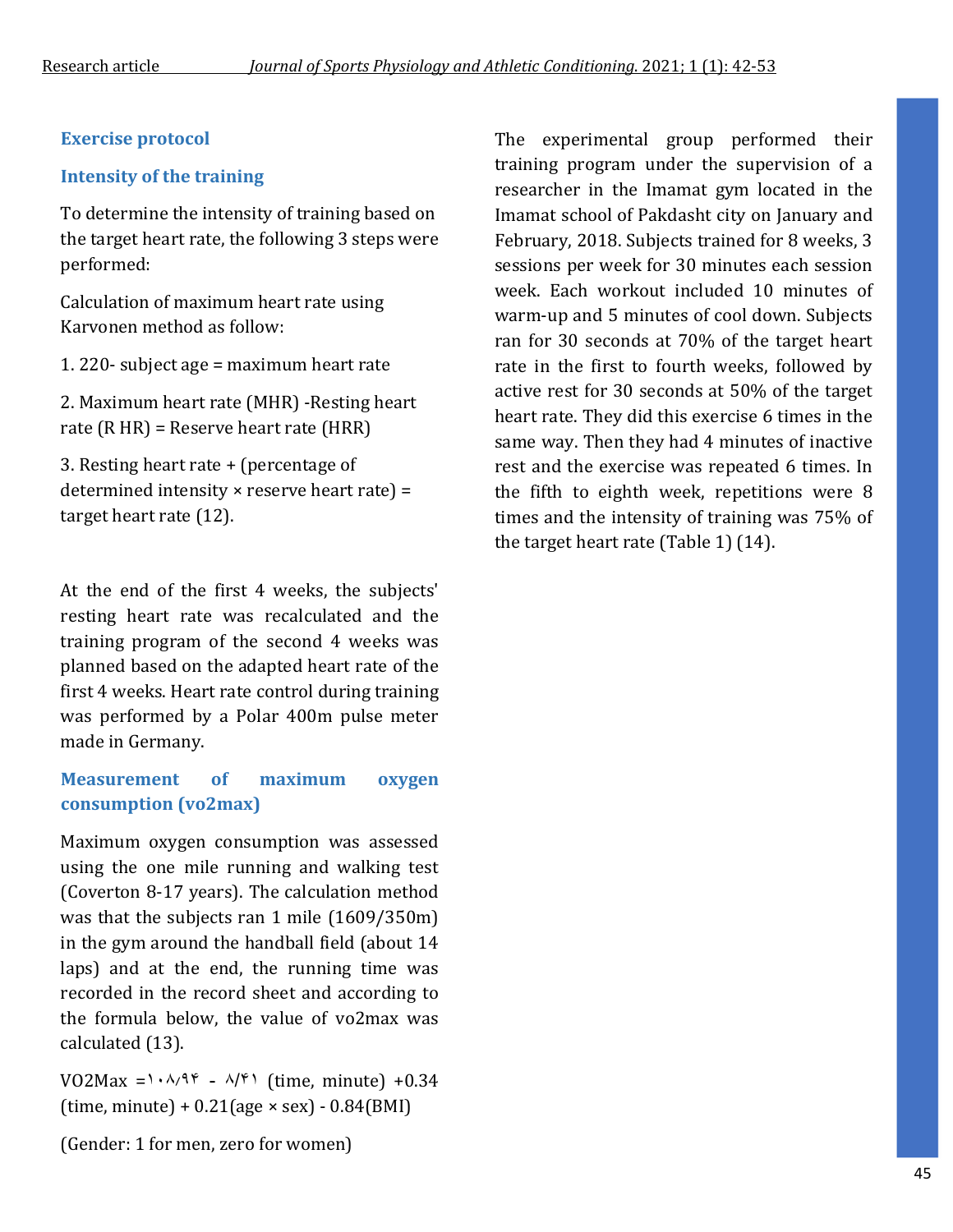| <b>Training</b> | The first to fourth week                              | Fifth to eighth week                                  |  |
|-----------------|-------------------------------------------------------|-------------------------------------------------------|--|
|                 |                                                       |                                                       |  |
| <b>MIIT</b>     | 2 repetitions                                         | 2 repetitions                                         |  |
|                 | (Active rest S30, running S 30) repeat<br>for 6 times | (Active rest S30, running S<br>30) repeat for 8 times |  |
|                 | 50% - 70%: Training intensity<br>Rest: 4 min          | 50% - 75%: Training<br>intensity                      |  |
|                 |                                                       | Rest: 4 min                                           |  |
|                 |                                                       |                                                       |  |

#### **Table 1: MIIT training protocol**

To evaluate biochemical variables, in two stages (24 hours before the start of training and 48 hours after the last training session) after 12-14 hours of fasting, the amount of 7 cc of blood from the vein of the left hand of each subject in a sitting position in the morning was taken by the laboratory expert of Zaeem Hospital. Blood samples were centrifuged (Hetich made in Germany) for plasma separation for 15 minutes at 3000 rpm and kept at -20 ° C for subsequent analysis.

Visfatin concentration was measured by ELISA method and Biosy kit made in China with sensitivity of 0.25 ng / ml. Insulin levels were measured by Liason device using quantitative luminance method using DiaSorin kit made in Italy. Glucose values was measured by enzymatic colorimetric method (Hitachi 911 device) and photometric kit of Pars Azmoon Company made in Iran. Insulin resistance was calculated using HOMA-IR equation (15).

HOMA-IR: **]**( mu/ml ) Fasting insulin× (Mmol/L ) Fasting glucose<sup> $1 \div \frac{1}{2}$ </sup>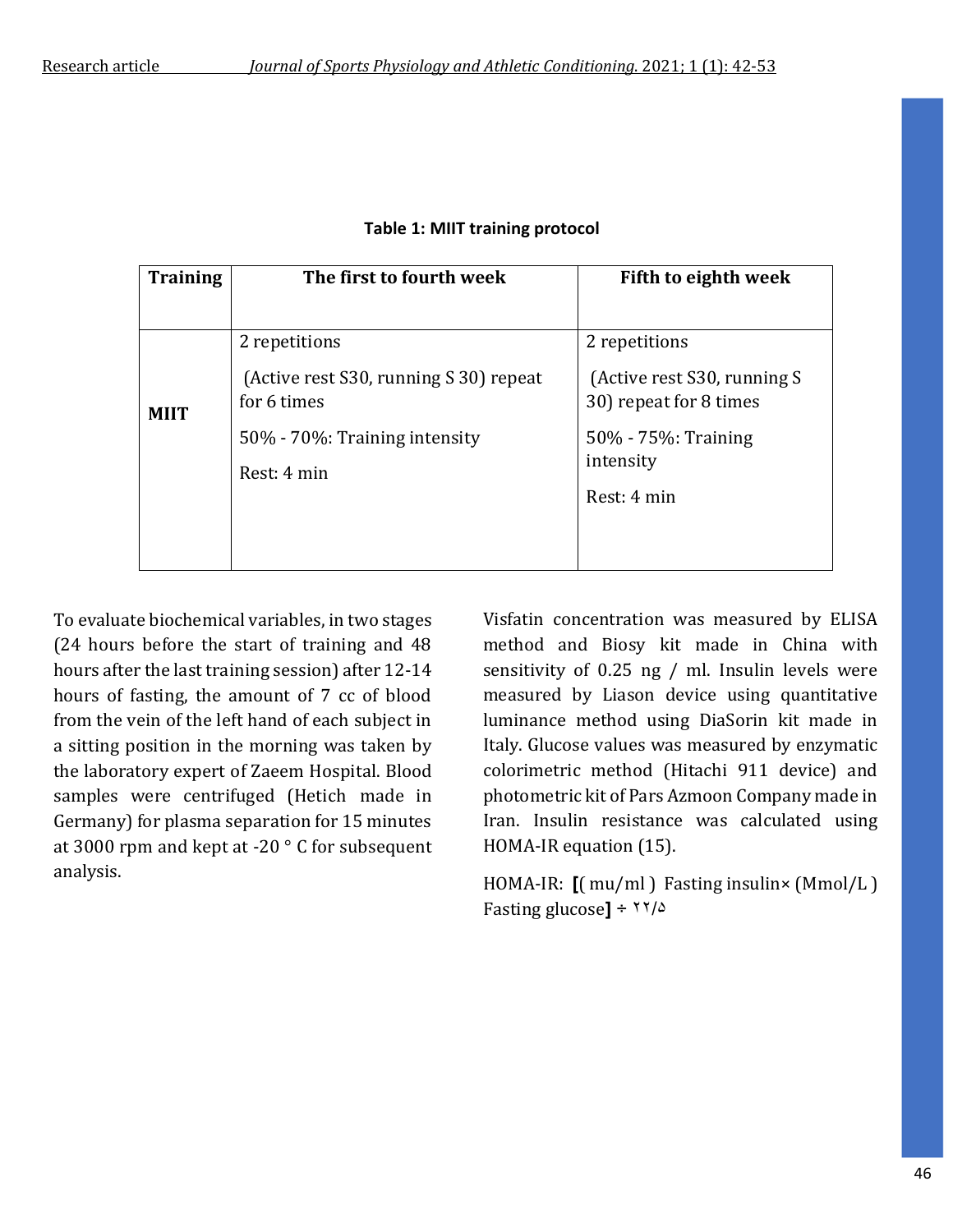### **Statistical Analysis**

Shapiro-Wilk test was used to determine the normality of data distribution and ANCOVA analysis of covariance was used to determine the significance of the difference between the group and within the group. To analyze the research data, SPSS software version 24 was used and a significance level of p <0.05 was considered.

### **3. Results**

Body weight, fat percentage, maximum oxygen consumption (vo2max), body mass index (BMI), visfatin, insulin resistance index, insulin and glucose in experimental and control groups, before and after eight weeks of training were provided in Table 2. The results presented in Table 2 show that visfatin, insulin resistance index, insulin and maximum oxygen consumption (vo2max) of the experimental group increased after 8 weeks of training, which was only significant for vo2max values  $(P =$ 0.001). . Also, the variables of weight, body fat percentage, BMI and glucose decreased in the experimental group, which was not significant.

Table 2: Variables of the two groups as mean± standard deviation in the Pre-test And after eight weeks of training

| <b>Research groups</b>   |                 |                                                                                       |                                                       |                                       |
|--------------------------|-----------------|---------------------------------------------------------------------------------------|-------------------------------------------------------|---------------------------------------|
|                          |                 | control group                                                                         | <b>Training group</b>                                 | P value                               |
|                          | <b>Variable</b> |                                                                                       |                                                       |                                       |
| visfatin                 | Pre-test        | $Y/\Delta \pm f/T$                                                                    | $1\Delta/\lambda \pm f/\tau$                          | .1910                                 |
| (Ng / ml)                | Post-test       | $Y/\lambda \pm \Delta/\mathfrak{f}$                                                   | $1Y/F \pm Y/\lambda$                                  |                                       |
| <b>Insulin</b>           | Pre-test        | $YY/Y \pm \Lambda/Y$                                                                  | $\Upsilon \Upsilon / \Upsilon \pm \Lambda / \Upsilon$ | $. / \lambda \lambda$                 |
| (Miu/ml)                 | Post-test       | $\mathsf{Y}\mathsf{Y}\mathsf{I}\cdot\mathsf{I}\pm\mathsf{I}\cdot\mathsf{I}\mathsf{A}$ | $Y\Delta/\Upsilon \pm 9/F$                            |                                       |
| Insulin resistance index | Pre-test        | $Y/Y \pm Y/Y$                                                                         | $\Delta/\Lambda \pm 7/7$                              | .711                                  |
| HOMA-IR                  | Post-test       | $Y/Y \pm Y$                                                                           | $9/1 \pm 1/1$                                         |                                       |
| Glucose                  | Pre-test        | $\Delta/\mathcal{F} \pm \cdot/\mathcal{r}$                                            | $\Delta/\Delta \pm -/\Delta$                          | .791                                  |
| (Mg/dl)                  | Post-test       | $\Delta/\Delta$ $\pm$ $\cdot$ /٣                                                      | $\Delta/\mathfrak{k} \pm \cdot/\mathfrak{k}$          |                                       |
| VO <sub>2max</sub>       | Pre-test        | $\Gamma$ $\gamma$ / $\gamma$ + $\gamma$                                               | $T\Delta$ /9 $\pm$ 1/ $\Delta$                        | $* \cdot   \cdot \cdot \rangle$       |
| (Ml / kg / min)          | Post-test       | $\Upsilon$ // $\Upsilon$ $\pm$ $\Upsilon$                                             | $\Upsilon$ $\Upsilon$ $\Upsilon$ $\Upsilon$           |                                       |
| <b>Fat Percentage</b>    | Pre-test        | $\mathbf{Y}$ $\mathbf{Y}$ $\mathbf{Y}$ $\mathbf{Y}$ $\mathbf{Y}$                      | $\Gamma$ 9/0 ± $\Upsilon$ / $\cdot$                   | .7991                                 |
| (Percent)                | Post-test       | $\Upsilon V/\cdot \pm \Upsilon/\Upsilon$                                              | $\tau$ 9/7 ± $\tau/\tau$                              |                                       |
| BMI                      | Pre-test        | $\Gamma$ $\uparrow$ $\uparrow$ $\uparrow$ $\uparrow$                                  | $\Gamma\Gamma/\Delta\pm\Gamma/\Delta$                 | $\cdot$ / $\cdot$ $\vee$ $\circ$      |
| (Kg/m <sup>2</sup> )     | Post-test       | $\Gamma \cdot / \Delta \pm \Gamma / \Gamma$                                           | $\Gamma \Upsilon / \Upsilon \pm \Upsilon / \Lambda$   |                                       |
|                          | Pre-test        | $\gamma \cdot \gamma \pm \gamma$                                                      | $\lambda Y/\Delta \pm 1.7$                            | $\cdot$ / $\cdot$ $\wedge$ $\uparrow$ |
| <b>Body weight</b> (kg)  | Post-test       | $Y$ $/$ $/$ $/$ $+$ $\cdot$ $/$ $Y$                                                   | $\lambda$ $\sqrt{y}$ $\pm$ $\sqrt{y}$                 |                                       |

ANCOVA analysis of covariance

Meaningful ∗ p<0/05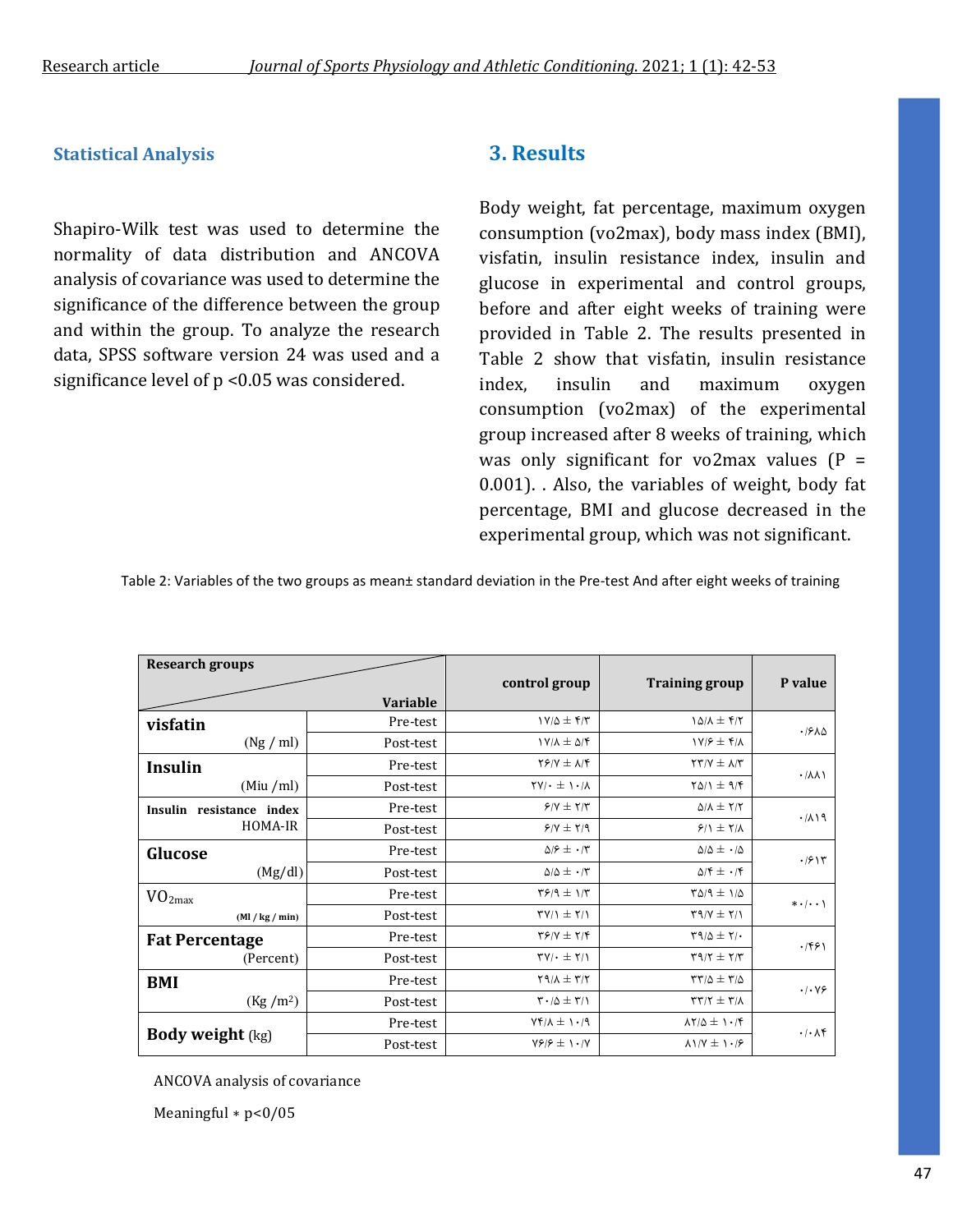# **4. Discussion**

Aerobic training increases the use of body fat reserves and is the best way to reduce fat tissue and total body weight. Due to aerobic training, the ability to harvest and oxidize fat in trained muscles increases. In these training, by increasing the activity of lipoprotein lipase, the beta oxidation capacity of fat in muscle increases and its important effect is to increase the share of fat and thus a proportional decrease in the share of glucose in energy production in aerobic training (14). The first result of the present study showed that 8 weeks of MIIT training increased visfatin in the experimental group. In expressing the possible causes of visfatin increase, we can mention a slight weight loss and body fat percentage of the subjects. Studies have shown that exercise-induced decrease in plasma visfatin is due to weight loss and changes in body composition of obese and overweight people (9). Visfatin is also produced from sources other than visceral adipose tissue (9).

Therefore, it is possible that MIIT training affected those tissues and increased the secretion of visfatin, in other words, the MIIT training method failed to provide the necessary stimuli to reduce serum visfatin from other sources. The results of Shaykh al-Islami Watani's research are in line with the results of the present study. They concluded that examining the effect of resistance training on 15 young men, increase in inflammation due to acute resistance training as well as fasting of the subjects led to an increase in visfatin (16).

Another possible reason for the increase in visfatin is the high insulin level of the subjects.

Haider et al. (2006) showed that visfatin is increased in people with hyperglycemic, diabetic and obese conditions and plays a pivotal role in insulin resistance due to obesity (17).

The researchers said that continuous stimulation of the insulin receptor by increasing plasma glucose levels due to diabetes may have an adverse effect on insulin sensitivity and a decrease in visfatin concentration. Exercise training can possibly reduce serum gene expression and serum visfatin levels due to its effects on reducing visceral adipose tissue and thus improving some adipokines. Rostami et al (2010) showed that 8 weeks of resistance and endurance training reduced visfatin (18).

They stated that a decrease in visfatin followed a decrease in body fat percentage and triglyceride levels (19). Saqibjoo et al (2012) investigated the effect of 8 weeks of resistance and aerobic training on visfatin levels in obese women. In this study, the level of visfatin decreased in both training groups but was significant in the resistance training group. The researchers attributed this to the greater effect of resistance training on visceral fat (19).

Erdem et al (2008) also reported that a six-week lifestyle modification program, including diet modification and 30 minutes of daily aerobic exercise in patients with metabolic syndrome, significantly reduced visfatin levels. The researchers reported that a decrease in visfatin was associated with improved body composition and insulin resistance index (20).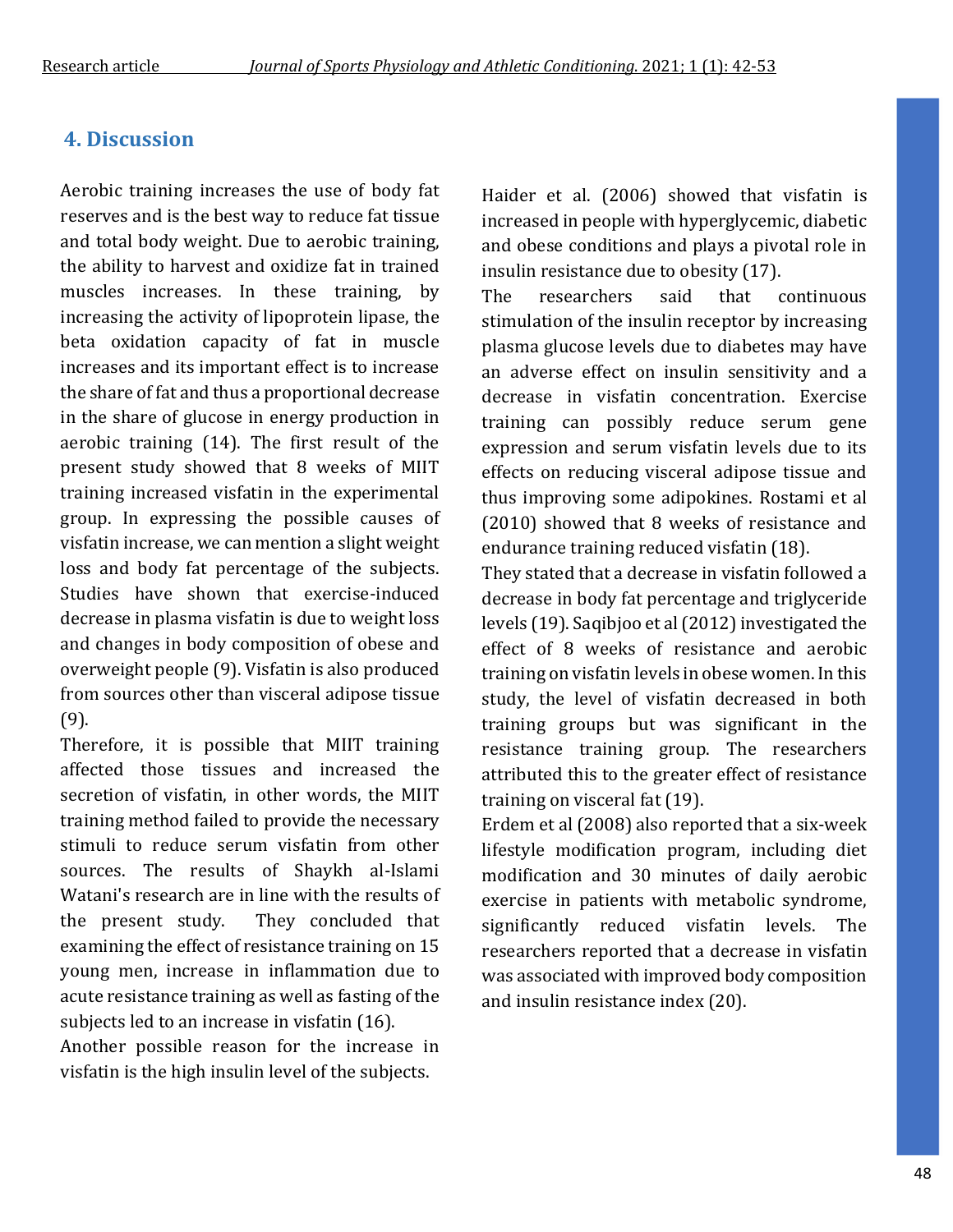Results of the present study with Malik et al (2017) who examined the effect of intense training and carbohydrate supplementation on visfatin in sprinters and also with a study by Suri et al (2015) that examined the effect of continuous and interval aerobic training on visfatin levels in obese diabetic women is inconsistent (21-22). It is possible that the discrepancies between these studies and the results of the present study are due to differences in the type and intensity of training, decreased or increased blood sugar and insulin, weight changes, changes in body composition, carbohydrate supplementation and calorie restriction.

Another result of the present study showed that eight weeks of MIIT training increased insulin and insulin resistance index. Insulin resistance is a biological response to the concentration of insulin in the body (16). Research shows that endurance training improves insulin sensitivity, increases muscle contractions and muscle mass, improves glucose-to-muscle cell transport, and insulin sensitivity by increasing levels of muscle GLUT4, insulin receptors, protein kinase B, and glycogen synthase (16). GLUT4 is the most important isoform in skeletal muscle that its activity is affected by muscle contraction and insulin (17).

Exercise training increases the amount of GLUT4 in trained muscles, which improves insulin action on glucose metabolism. When blood insulin secretion decreases, basal insulin levels and glucose-stimulated insulin levels decrease, resulting in decreased insulin resistance in tissues (7).

The results of the present study are consistent with the research of Tahmasebi (2012) and Shaykh al-Islami (2014) who found in their research that exercise increases insulin and insulin resistance index (16, 23). Tahmasebi et al. reported that one session of acute circular resistance training increased insulin resistance in healthy men due to increased production of inflammatory markers interleukin-6 and interleukin-10 (23). However, Taghian et al (2013) reported a decrease in insulin resistance in obese subjects due to change in the volume of visceral fat (9). Improving insulin resistance after exercise training is closely related to reducing body fat mass (24). Rostami et al (2015) reported a decrease in insulin resistance in women by using eight weeks of combined training. The researchers said that weight loss, body mass index and fat percentage, along with other physiological effects of physical activity on insulin and carbohydrate metabolism, were effective in reducing insulin resistance (24). Therefore, the slight weight loss and body fat percentage of the subjects in the present study may be the reason for this result. Souri et al (2015) also showed that 10 weeks of resistance training has no significant effect on insulin resistance index. They acknowledged that the intensity of the exercises applied was not sufficient to affect insulin resistance in these individuals (22). Other results showed that blood glucose decreased but was not significant after 8 weeks of MIIT training. One of the possible reasons for the lack of significant reduction in this variable was a slight decrease in body fat percentage and moderate intensity of training. As Suri et al. reported that the reason for not changing glucose after resistance training was the lack of change in weight and body fat percentage of the subjects (22).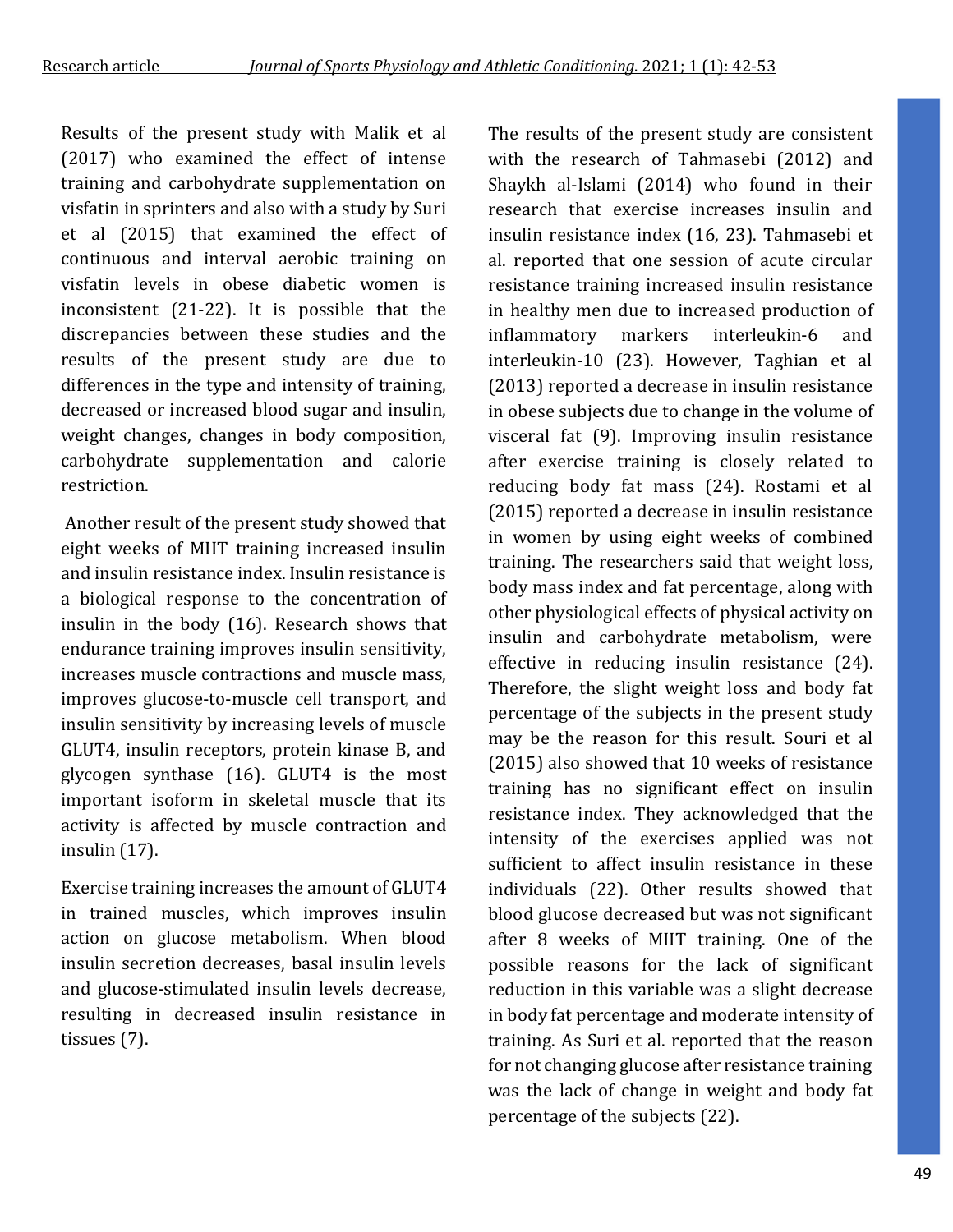Tashakkorizadeh et al (2013) stated, the reason for the significant decrease in blood glucose was a relatively long time and optimal intensity of training (25). Khajeh Landi et al (2017) stated that the reason for the decrease in glucose was the consumption of aloe vera extract along with swimming training. These researchers stated that aloe vera extract reduces blood glucose (26). According to the results of the present study on the effect of aerobic training on a significant increase in maximal oxygen consumption, it can be acknowledged that aerobic training has an important role in aerobic fitness.

Bahram et al (2013) reported that the reason for the increase in maximal oxygen consumption was an increase in muscle oxidative capacity and an increase in blood hemoglobin (27). Fayyazi et al (2013) also stated that the reason for increasing the maximum oxygen consumption is improving the function of the respiratory muscle (28). Among the limitations of this study, we can point to the different adaptation responses of individuals to sports activities, individual differences and different diets.

### **Conclusion**

 Because obese people are exposed to various diseases; And these diseases are often due to reduced physical activity due to overweight and stiffness to withstand exercise pressure, the need for an exercise protocol that puts less pressure on these types of people is essential; It seems that MIIT training can be used as a suitable option However, in order to make optimal changes in visfatin levels and reduce insulin resistance, longer training sessions and sufficient intensity training may be necessary. Given that the response to training is an age and sex-related phenomenon; comparing the effect of training at different ages of men and women in future studies to determine the effect of age and sex on these indicators can have significant results.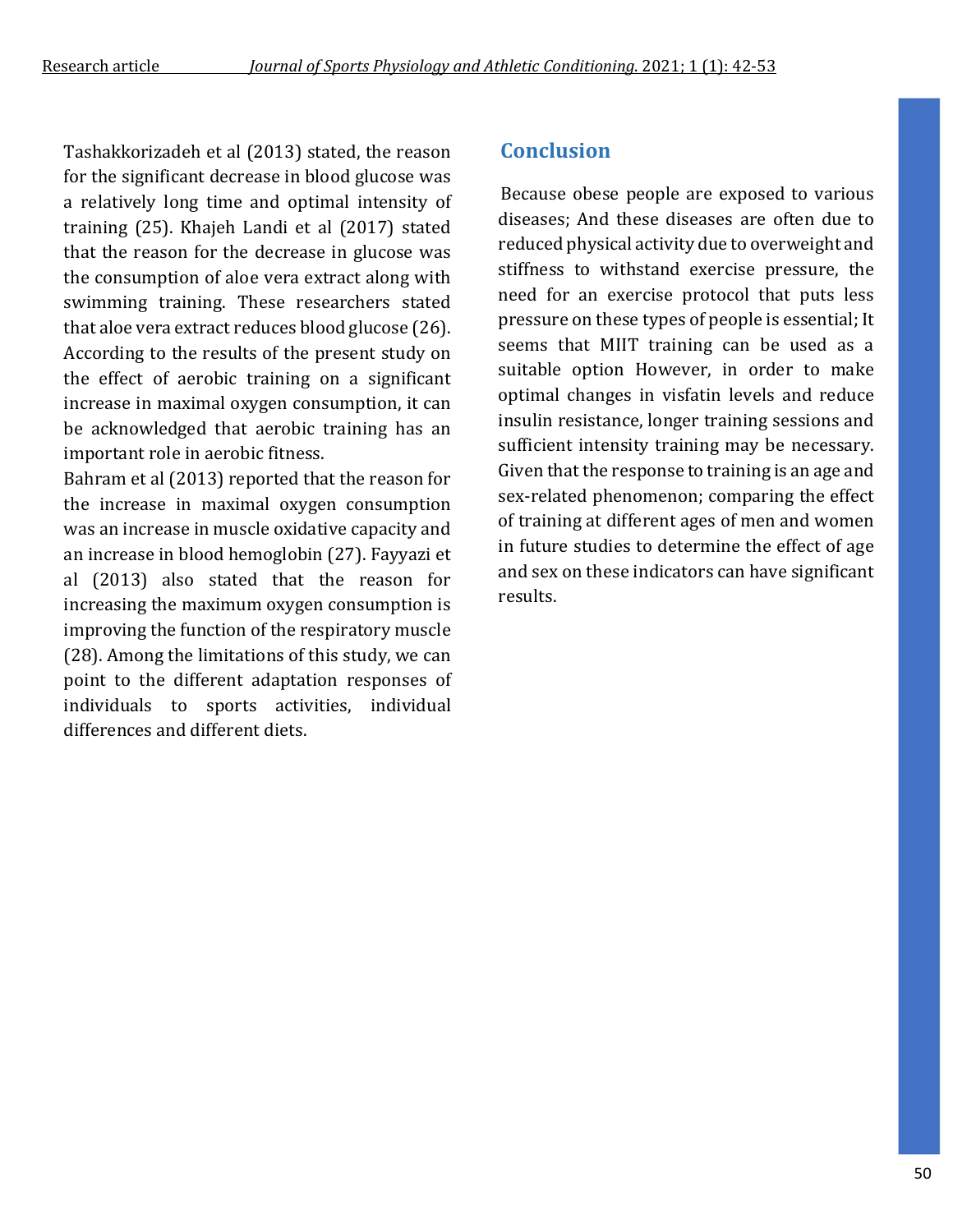# **Acknowledgements**

The cost of this research has been provided by the student. Hereby, Peugeot Hashgaran expresses its gratitude and thanks to the esteemed officials of Imamat Sports Club for implementing the training protocol, Zaeem Hospital laboratory for performing all tests, blood sampling and interpretation of data and all esteemed subjects in they announced that they helped us with this plan.

# **Funding**

None

# **Compliance with ethical standards**

**Conflict of interest** The authors declare that there is no conflict of interest

**Ethical approval** the research was conducted with regard to the ethical principles (Thesis Code: 28321404952008).

**Informed consent** Informed consent was obtained from all participants.

## **Author contributions**

Conceptualization: H.S., S.R.; Methodology: H.S., S.R.; Software: H.S., S.R., R.M.; Validation: S.R., D.R.B.; Formal analysis: S.R., D.R.B., R.M.; Investigation: H.S., S.R., D.R.B.; Resources: S.R.; Data curation: S.R., R.M.; Writing - original draft: H.S., S.R.; Writing - review & editing: S.R., D.R.B., R.M.; Visualization: S.R.; Supervision: S.R.; Project administration: H.S.; Funding acquisition: H.S., R.M.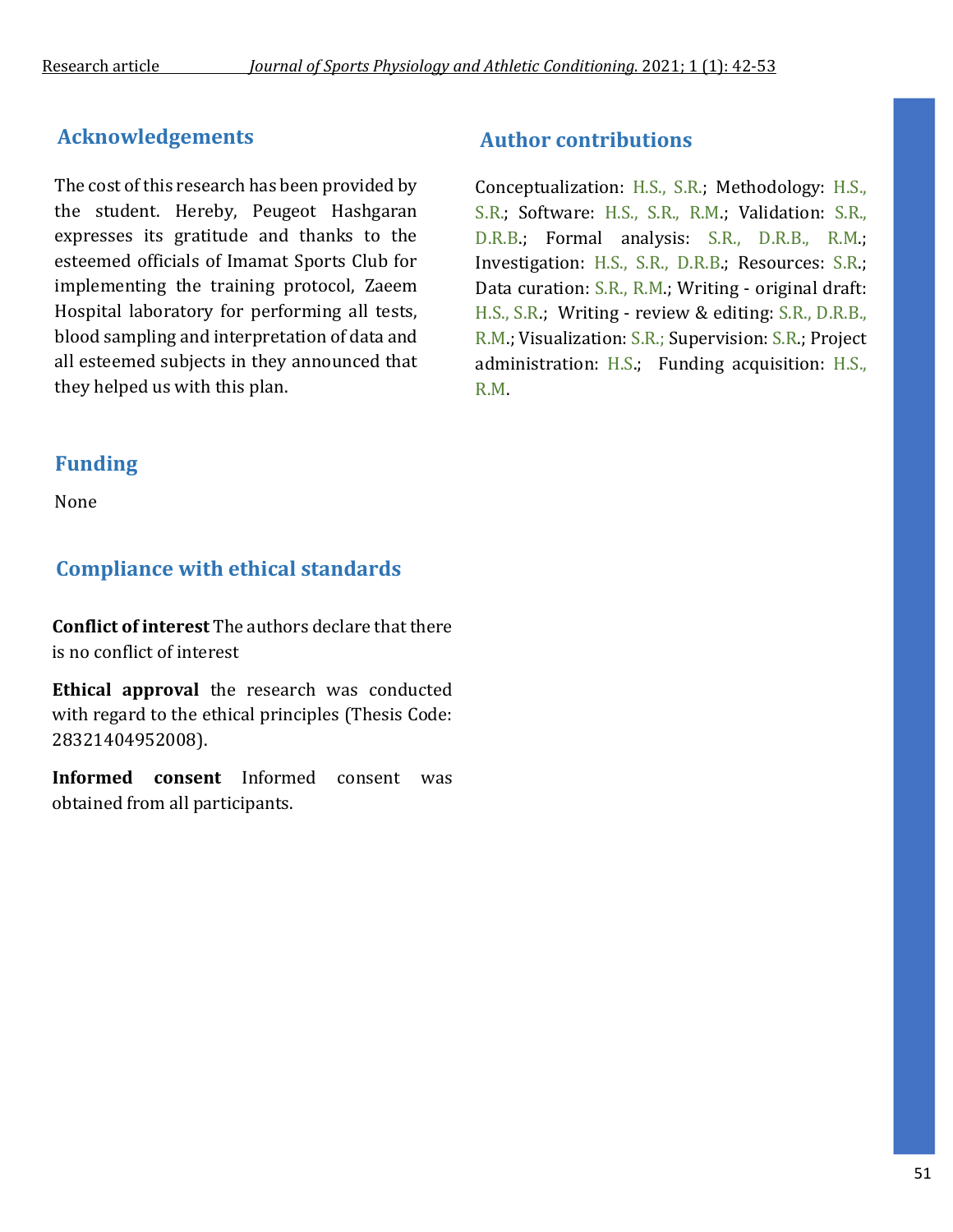### **References**

1. Rezaian N, khosravi N, Sori R. Changes of visfatin concentration, insulin resistance index and lipids profile following 10 weeks of swimming endurance training in obese women, Journal of Sport Physiology and Physical Activity, 2011; 3(2), 429. https://joeppa.sbu.ac.ir/article\_98578.html

2. Van Gaal LF, Mertens IL, De Block CE. Mechanisms linking obesity with cardiovascular disease. Nature. 2006 Dec 14;444(7121):875-80. doi: 10.1038/nature05487. PMID: 17167476.

3. Fukuhara A, Matsuda M, Nishizawa M, Segawa K, Tanaka M, Kishimoto K, Matsuki Y, Murakami M, Ichisaka T, Murakami H, Watanabe E, Takagi T, Akiyoshi M, Ohtsubo T, Kihara S, Yamashita S, Makishima M, Funahashi T, Yamanaka S, Hiramatsu R, Matsuzawa Y, Shimomura I. Visfatin: a protein secreted by visceral fat that mimics the effects of insulin. Science. 2005 Jan 21;307(5708):426-30. doi: 10.1126/science.1097243.

4. López-Bermejo A, Chico-Julià B, Fernàndez-Balsells M, Recasens M, Esteve E, Casamitjana R, Ricart W, Fernández-Real JM. Serum visfatin increases with progressive beta-cell deterioration. Diabetes. 2006 Oct;55(10):2871-5. doi: 10.2337/db06-0259. PMID: 17003355.

5. Chang YH, Chang DM, Lin KC, Shin SJ, Lee YJ. Visfatin in overweight/obesity, type 2 diabetes mellitus, insulin resistance, metabolic syndrome and cardiovascular diseases: a meta-analysis and systemic review. Diabetes Metab Res Rev. 2011 Sep;27(6):515-27. doi: 10.1002/dmrr.1201. PMID: 21484978.

6. Fedewa MV, Gist NH, Evans EM, Dishman RK. Exercise and insulin resistance in youth: a meta-analysis. Pediatrics. 2014 Jan;133(1):e163-74. doi: 10.1542/peds.2013-2718. Epub 2013 Dec 2. PMID: 24298011.

7. Fenkci S, Sarsan A, Rota S, Ardic F. Effects of resistance or aerobic exercises on metabolic parameters in obese women who are not on a diet. Adv Ther. 2006 May-Jun;23(3):404-13. doi: 10.1007/BF02850161. PMID: 16912022.

8. Seo DI, So WY, Ha S, Yoo EJ, Kim D, Singh H, Fahs CA, Rossow L, Bemben DA, Bemben MG, Kim E. Effects of 12 weeks of combined exercise training on visfatin and metabolic syndrome factors in obese middle-aged women. J Sports Sci Med. 2011 Mar 1;10(1):222-6. PMID: 24149317; PMCID: PMC3737906.

9. Taghian F, Zolfaghary M, Hedayati M. Effect of 12 weeks aerobic exercise on visfatin level and insulin resistance in obese women. RJMS. 2014; 20 (116) :35- 44. URL: http://rjms.iums.ac.ir/article-1-2943-en.html

10. Pagano, M. and K. Gauvreau, Principles of biostatistics. 2018: Chapman and Hall/CRC.

11.Plowman, S.A. and D.L. Smith, Exercise physiology for health fitness and performance. 2013: Lippincott Williams & Wilkins

12. Angurani H, H.M., Halabchi F ,Mazaheri R Exercise and disease.Sports Medicine Research Center. Tehran University of Medical Sciences, 2008. First Ed: 4-6.

13.Cureton TK Jr. Interpretation of the oxygen intake test. What is it? Am Correct Ther J. 1973 Jan-Feb;27(1):17-23. PMID: 4571740.

14. Racil G, Ben Ounis O, Hammouda O, Kallel A, Zouhal H, Chamari K, Amri M. Effects of high vs. moderate exercise intensity during interval training on lipids and adiponectin levels in obese young females. Eur J Appl Physiol. 2013 Oct;113(10):2531-40. doi: 10.1007/s00421-013-2689-5. Epub 2013 Jul 4. PMID: 23824463.

15. Matthews DR, Hosker JP, Rudenski AS, Naylor BA, Treacher DF, Turner RC. Homeostasis model assessment: insulin resistance and beta-cell function from fasting plasma glucose and insulin concentrations in man. Diabetologia. 1985 Jul;28(7):412-9. doi: 10.1007/BF00280883. PMID: 3899825.